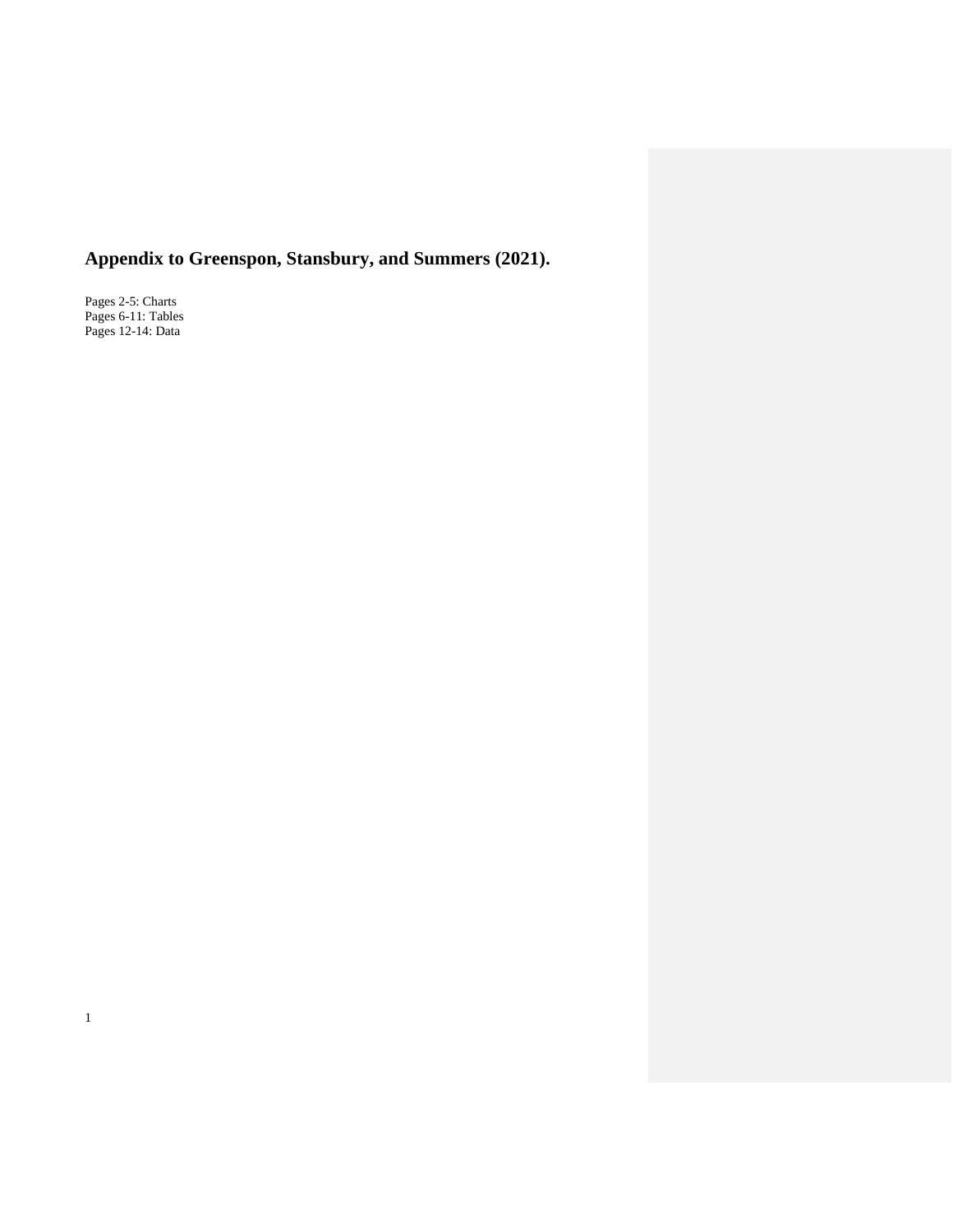## **Additional Charts and Tables**

### **Appendix Chart 1: Productivity and compensation in the US, 1948-2019**



Notes: this figure replicates Chart 1 in the main paper, but indexes the US series for productivity, average compensation of all employed persons, and for average compensation of production/nonsupervisory workers, to 1948. Price deflators are in parentheses. Canadian data is not presented here because it extends back only to 1961.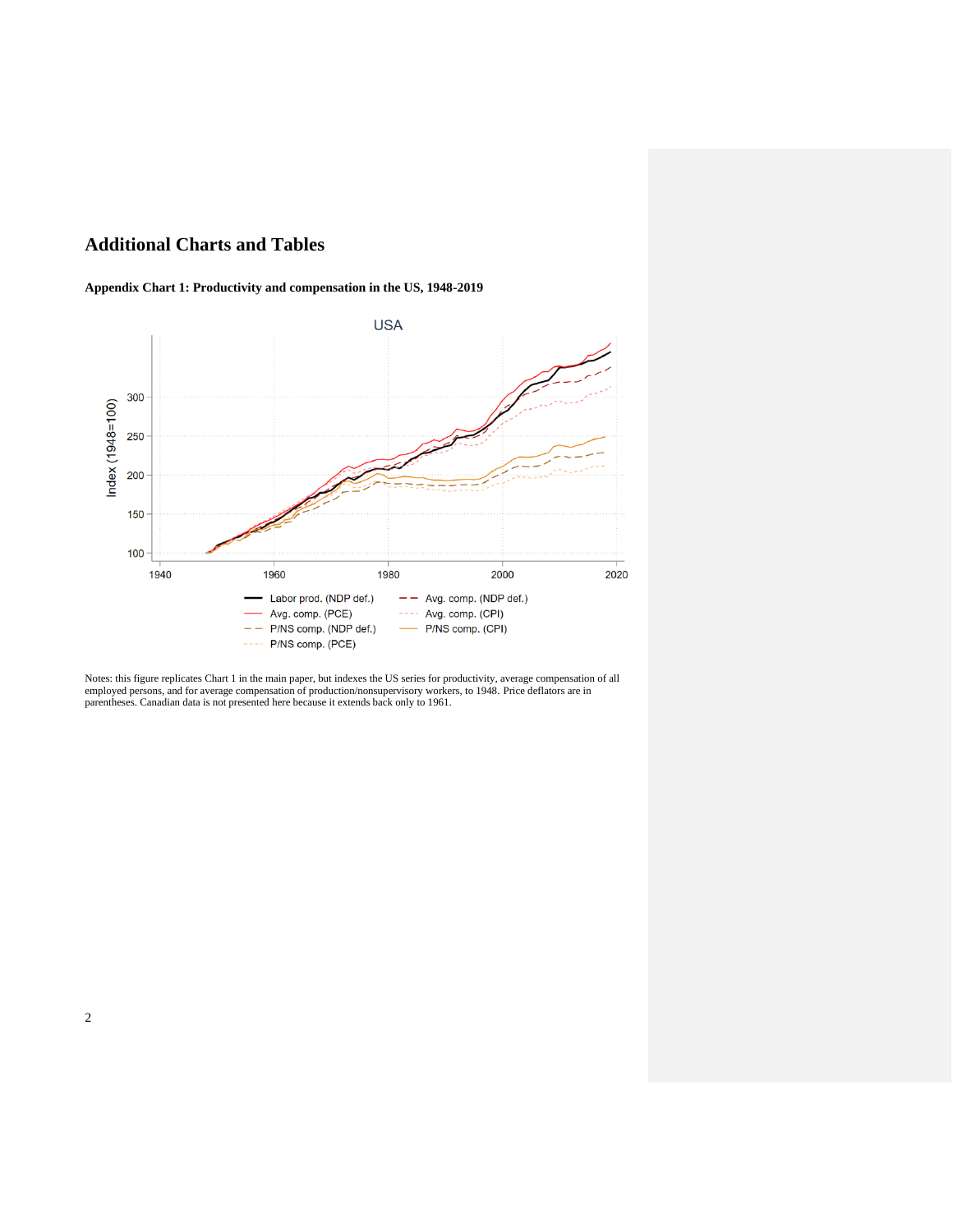

**Appendix Figure 2: Coefficient on compensation-productivity regressions, including compensation series with different price deflators**

Comp. deflators: Solid: PCE; Long dash: NDPPI; Short dash: CPI



Notes: this figure replicates Figure 2 in the main paper, but includes coefficient estimates and confidence intervals for<br>compensation deflated by the NDP/GDP price deflator (for US/Canada respectively), illustrated with l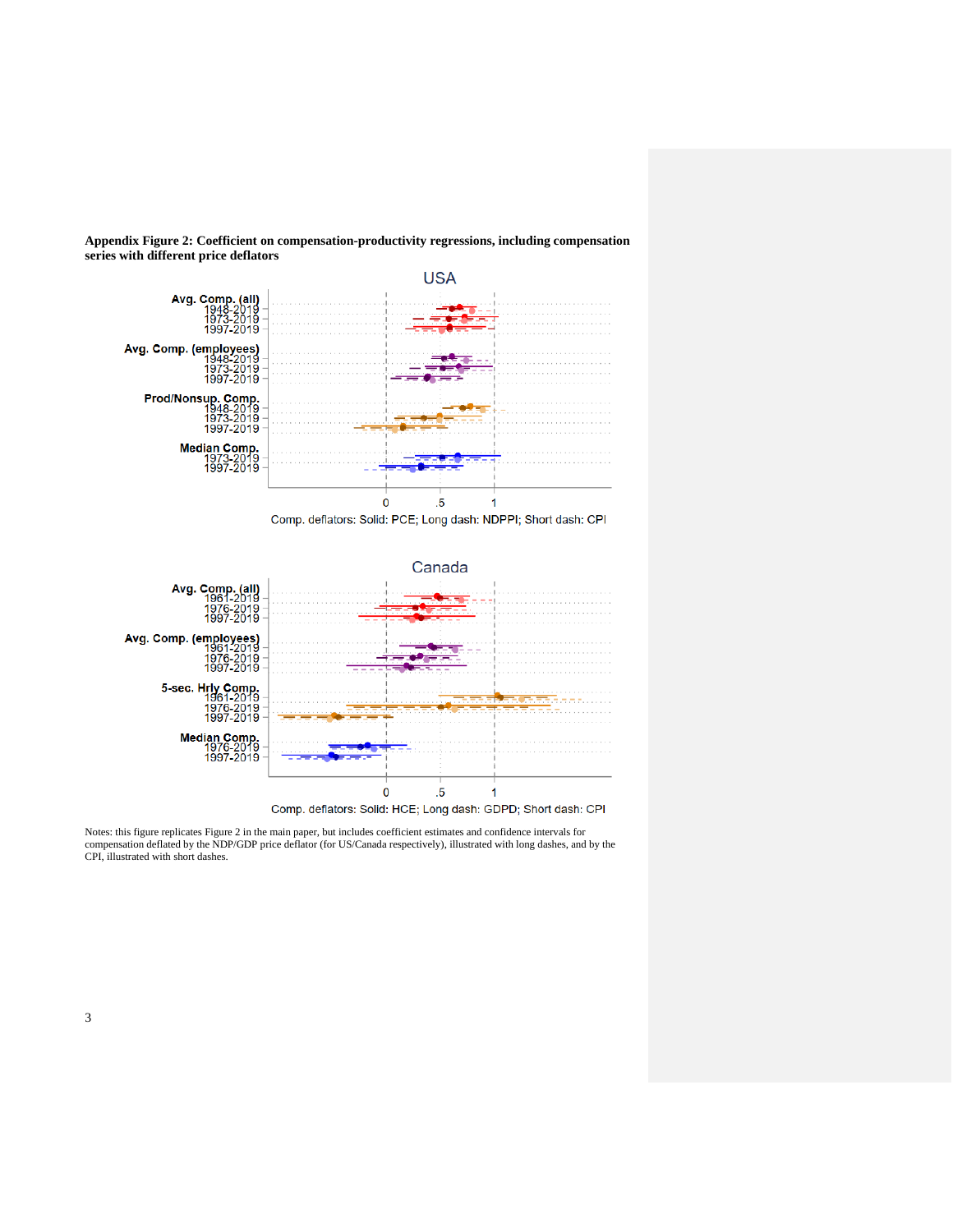

**Panel A: Average compensation**







All variables residualized on unemployment difference, lagged unemployment difference, and a constant.

Notes: this figure illustrates the US-Canada difference between cyclically-adjusted productivity and compensation measures over time. Cyclical adjustment is carried out by regressing the 3-year moving average of the change in log of (productivity, average compensation, or median compensation) on the 3-year moving average of the unemployment rate, lagged unemployment rate, and a constant.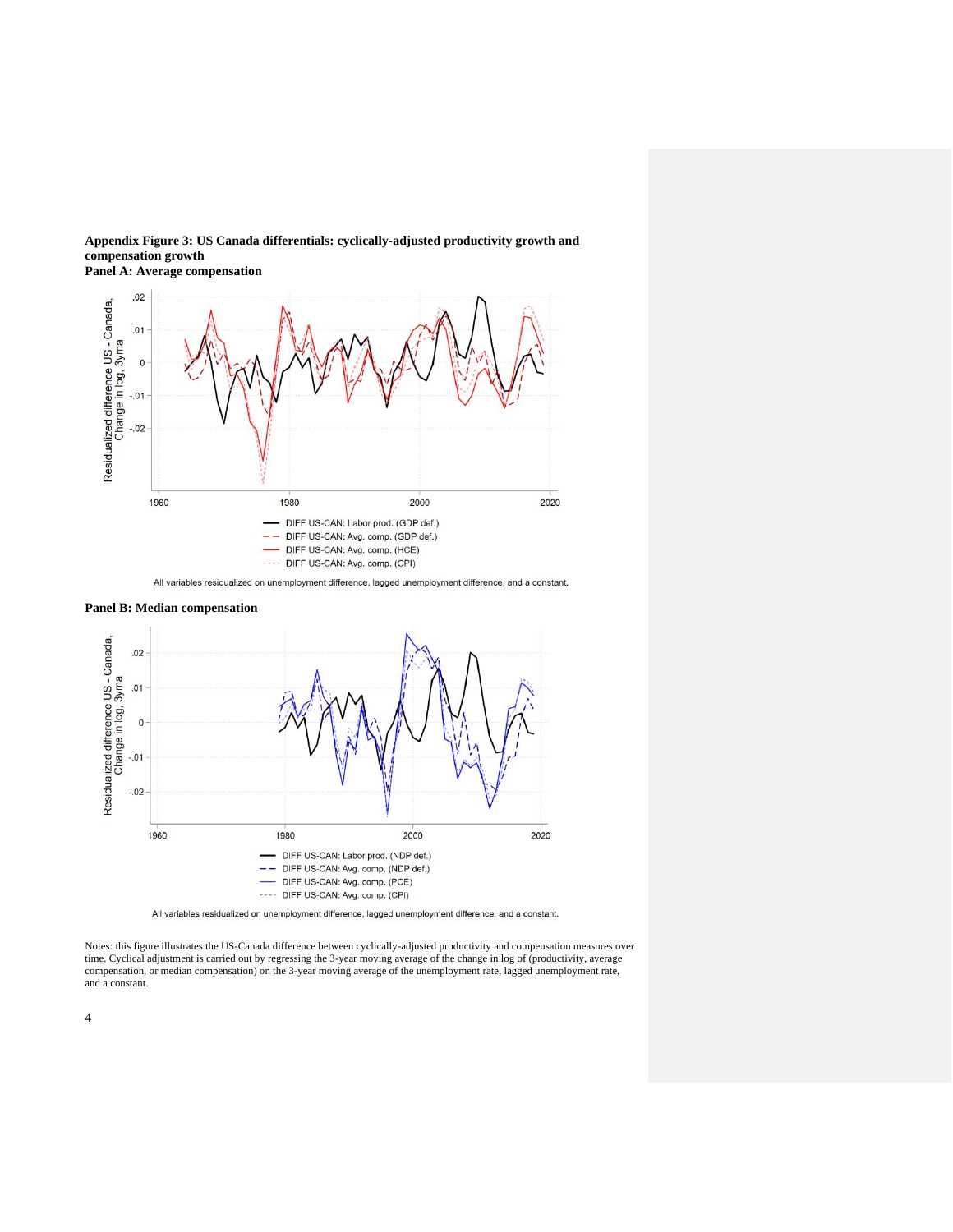

**Appendix Figure 4: Average hourly compensation with and without the self-employed, 1961-2019 Panel A: Canada**





Notes: this figure illustrates the increase in average hourly compensation with and without the self-employed in the US and in Canada since 1961.

5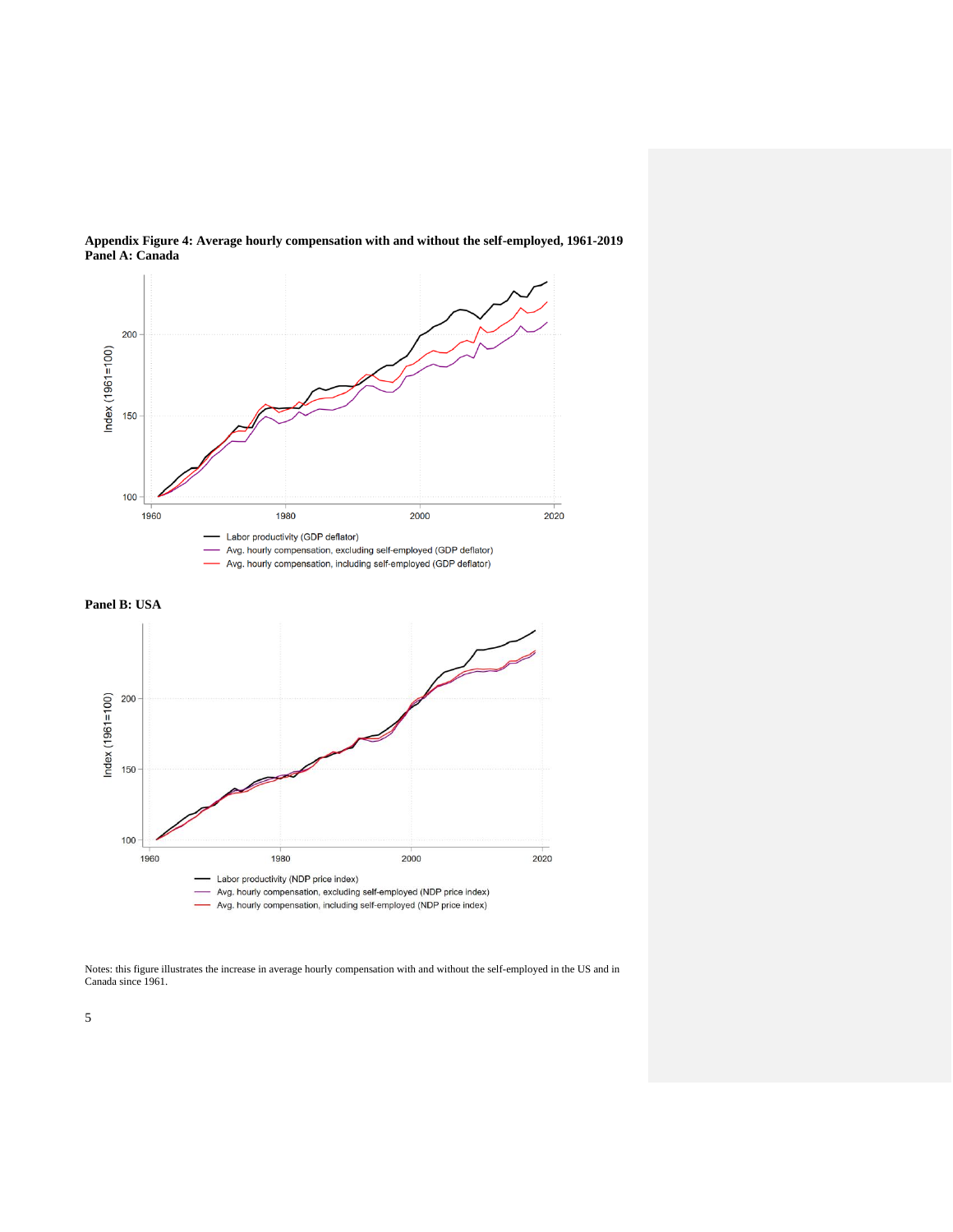| <b>Measure</b>  | Labor      | <b>Average compensation</b> |            |            | Average compensation of |            |            | <b>Median compensation</b> |                          |            | 5-sector hourly |            |            |
|-----------------|------------|-----------------------------|------------|------------|-------------------------|------------|------------|----------------------------|--------------------------|------------|-----------------|------------|------------|
|                 | prod.      |                             |            |            | employees               |            |            |                            |                          |            | compensation    |            |            |
| <b>Deflator</b> | <b>GDP</b> | GDP                         | <b>HCE</b> | <b>CPI</b> | <b>GDP</b>              | <b>HCE</b> | <b>CPI</b> | GDP                        | <b>HCE</b>               | <b>CPI</b> | <b>GDP</b>      | <b>HCE</b> | <b>CPI</b> |
| 1961-2019       | 1.5%       | 1.4%                        | 1.6%       | 1.5%       | 1.3%                    | 1.5%       | l.4%       | $\overline{\phantom{a}}$   | $\overline{\phantom{0}}$ |            | 0.8%            | 1.1%       | 1.0%       |
| 2008-2019       | 0.8%       | 1.1%                        | 1.1%       | 0.8%       | 1.0%                    | 1.0%       | 0.7%       | 1.1%                       | 1.1%                     | 0.8%       | 0.3%            | 0.3%       | 0.0%       |
| 2000-2008       | 0.8%       | 0.7%                        | 1.9%       | 1.2%       | 0.5%                    | 1.7%       | 1.1%       | $-0.1%$                    | 1.1%                     | 0.4%       | 0.2%            | 1.4%       | 0.7%       |
| 1989-2000       | 1.5%       | 1.1%                        | 0.9%       | 0.8%       | 1.2%                    | 1.0%       | 0.9%       | 0.3%                       | 0.2%                     | 0.1%       | 0.7%            | 0.5%       | 0.4%       |
| 1981-1989       | 1.1%       | 0.7%                        | 0.3%       | 0.3%       | 0.7%                    | 0.3%       | 0.2%       | 0.7%                       | 0.3%                     | 0.2%       | 0.6%            | 0.2%       | 0.1%       |
| 1973-1981       | 0.9%       | .2%                         | 1.3%       | 1.4%       | 1.2%                    | 1.4%       | 1.4%       |                            |                          |            | 0.8%            | 0.9%       | 1.0%       |
| 1961-1973       | 3.1%       | 2.9%                        | 3.8%       | 3.9%       | 2.5%                    | 3.4%       | 3.5%       | $\overline{\phantom{a}}$   |                          |            | 2.1%            | 3.0%       | 3.1%       |

**Appendix Table 1: Compound annual growth rates of productivity and compensation measures by period**

#### **Panel B: USA**

**Panel A: Canada**

| <b>Measure</b>  | Labor<br>prod. | <b>Average compensation</b> |            |            | <b>Average compensation of</b><br>employees |            |            | <b>Median compensation</b> |            |            | <b>Production/nonsupervisory</b><br>compensation* |            |            |
|-----------------|----------------|-----------------------------|------------|------------|---------------------------------------------|------------|------------|----------------------------|------------|------------|---------------------------------------------------|------------|------------|
| <b>Deflator</b> | <b>NDP</b>     | <b>NDP</b>                  | <b>PCE</b> | <b>CPI</b> | <b>NDP</b>                                  | <b>PCE</b> | <b>CPI</b> | <b>NDP</b>                 | <b>PCE</b> | <b>CPI</b> | <b>NDP</b>                                        | <b>PCE</b> | <b>CPI</b> |
| 1961-2019       | .6%            | .5%                         | .6%        | l.3%       | .5%                                         | 1.6%       | 1.3%       |                            |            |            | 1.0%                                              | 1.1%       | 0.7%       |
| 2008-2019       | .0%            | 0.6%                        | 1.0%       | 0.8%       | 0.6%                                        | 0.9%       | 0.7%       | 0.3%                       | 0.6%       | 0.4%       | 0.6%                                              | 0.9%       | 0.7%       |
| 2000-2008       | 1.8%           | .3%                         | .5%        | 1.0%       | .4%                                         | 1.5%       | 1.0%       | 0.8%                       | 0.9%       | 0.5%       | 0.9%                                              | 1.0%       | 0.5%       |
| 1989-2000       | $.6\%$         | 1.7%                        | 1.8%       | 1.4%       | .8%                                         | 1.8%       | .5%        | 0.7%                       | 0.8%       | 0.4%       | 0.7%                                              | 0.8%       | 0.4%       |
| 1981-1989       | 1.3%           | .2%                         | .2%        | .2%        | .4%                                         | 1.4%       | 1.3%       | 0.4%                       | 0.4%       | 0.4%       | $-0.1%$                                           | $-0.2%$    | $-0.2\%$   |
| 1973-1981       | 0.8%           | 1.0%                        | 0.6%       | 0.1%       | $0\%$                                       | 0.6%       | 0.1%       | 0.9%                       | 0.4%       | $-0.1%$    | 0.7%                                              | 0.2%       | $-0.2\%$   |
| 1961-1973       | 2.6%           | 2.5%                        | 2.9%       | 2.6%       | 2.4%                                        | 2.8%       | 2.5%       |                            |            |            | 2.5%                                              | 2.9%       | 2.6%       |

\*Growth rates for production/ non-supervisory worker typical compensation calculated up to 2018 due to data availability

Note: Table replicates Table 1 in main paper, but focusing on different periods (with periods selected to correspond to Williams 2021)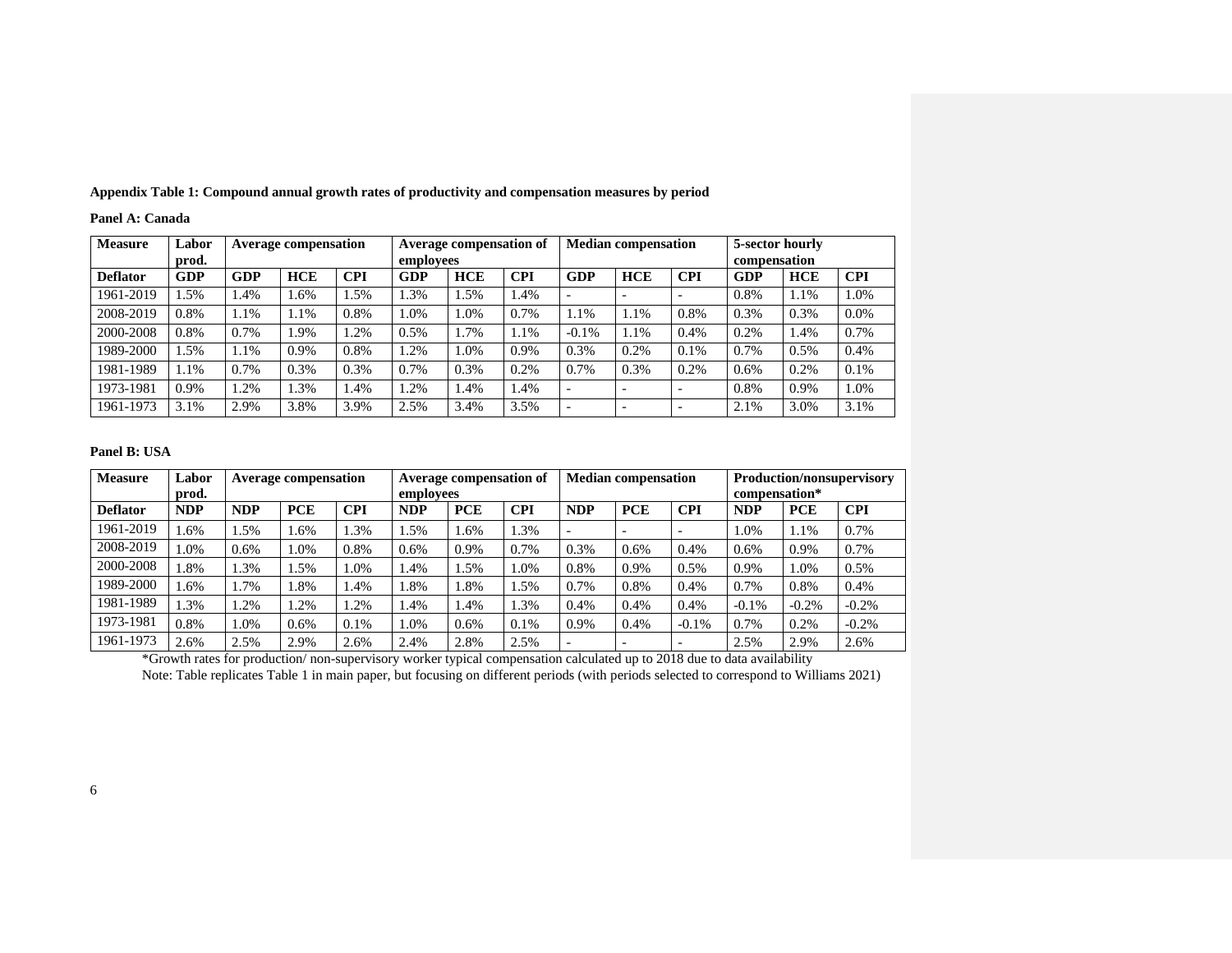| Period                                                                                     |            | 1948-2019  |            |            | 1973-2019 |            |            | 1997-2019  |            |
|--------------------------------------------------------------------------------------------|------------|------------|------------|------------|-----------|------------|------------|------------|------------|
| Specification                                                                              | (1)        | (2)        | (3)        | (4)        | (5)       | (6)        | (7)        | (8)        | (9)        |
| Comp. deflator                                                                             | <b>GDP</b> | <b>HCE</b> | <b>CPI</b> | <b>GDP</b> | HCE       | <b>CPI</b> | <b>GDP</b> | <b>HCE</b> | <b>CPI</b> |
| Dep. Var.: Average Hourly Compensation, all employed persons, from national accounts, 5yma |            |            |            |            |           |            |            |            |            |
| Labor productivity                                                                         | $0.65***$  | $0.69***$  | $0.86***$  | $0.59***$  | $0.75***$ | $0.73***$  | $0.59***$  | $0.60***$  | $0.47***$  |
|                                                                                            | (0.08)     | (0.09)     | (0.09)     | (0.15)     | (0.12)    | (0.11)     | (0.11)     | (0.11)     | (0.09)     |
| Dep. Var.: Average Hourly Compensation, employees, from national accounts, 5yma            |            |            |            |            |           |            |            |            |            |
| Labor productivity                                                                         | $0.60***$  | $0.65***$  | $0.82***$  | $0.58***$  | $0.73***$ | $0.72***$  | $0.47***$  | $0.48***$  | $0.35***$  |
|                                                                                            | (0.07)     | (0.09)     | (0.09)     | (0.16)     | (0.13)    | (0.14)     | (0.12)     | (0.10)     | (0.09)     |
| Dep. Var.: Compensation of Production and Nonsupervisory Workers, hourly, 5yma             |            |            |            |            |           |            |            |            |            |
| Labor productivity                                                                         | $0.67***$  | $0.71***$  | $0.88***$  | 0.16       | $0.31*$   | 0.30       | 0.06       | 0.07       | $-0.07$    |
|                                                                                            | (0.13)     | (0.12)     | (0.13)     | (0.11)     | (0.18)    | (0.19)     | (0.10)     | (0.11)     | (0.12)     |
| Dep. Var.: Median Hourly Compensation, 5yma                                                |            |            |            |            |           |            |            |            |            |
| Labor productivity                                                                         |            |            |            | $0.38*$    | $0.54**$  | $0.53**$   | $0.34*$    | 0.35       | 0.22       |
|                                                                                            |            |            | ۰.         | (0.20)     | (0.22)    | (0.21)     | (0.18)     | (0.21)     | (0.24)     |
| Obs.                                                                                       | 67         | 67         | 67         | 42         | 42        | 42         | 18         | 18         | 18         |

## **Appendix Table 2: USA Coefficients from regressions of compensation on productivity, 5 year moving averages**

Note: Each cell contains the coefficient estimate on hourly labor productivity (change in log, 5y trailing moving average) from a regression of the change in log compensation (5yma) on the change in log net hourly labor productivity (5yma), controlling for the current and 1-year lagged value of unemployment (5yma) and a constant, using annual data. Newey-West (HAC) standard errors (6-year lag) are listed below each coefficient estimate in parentheses, \*\*\* p<0.01, \*\* p<0.05, \* p<0.1.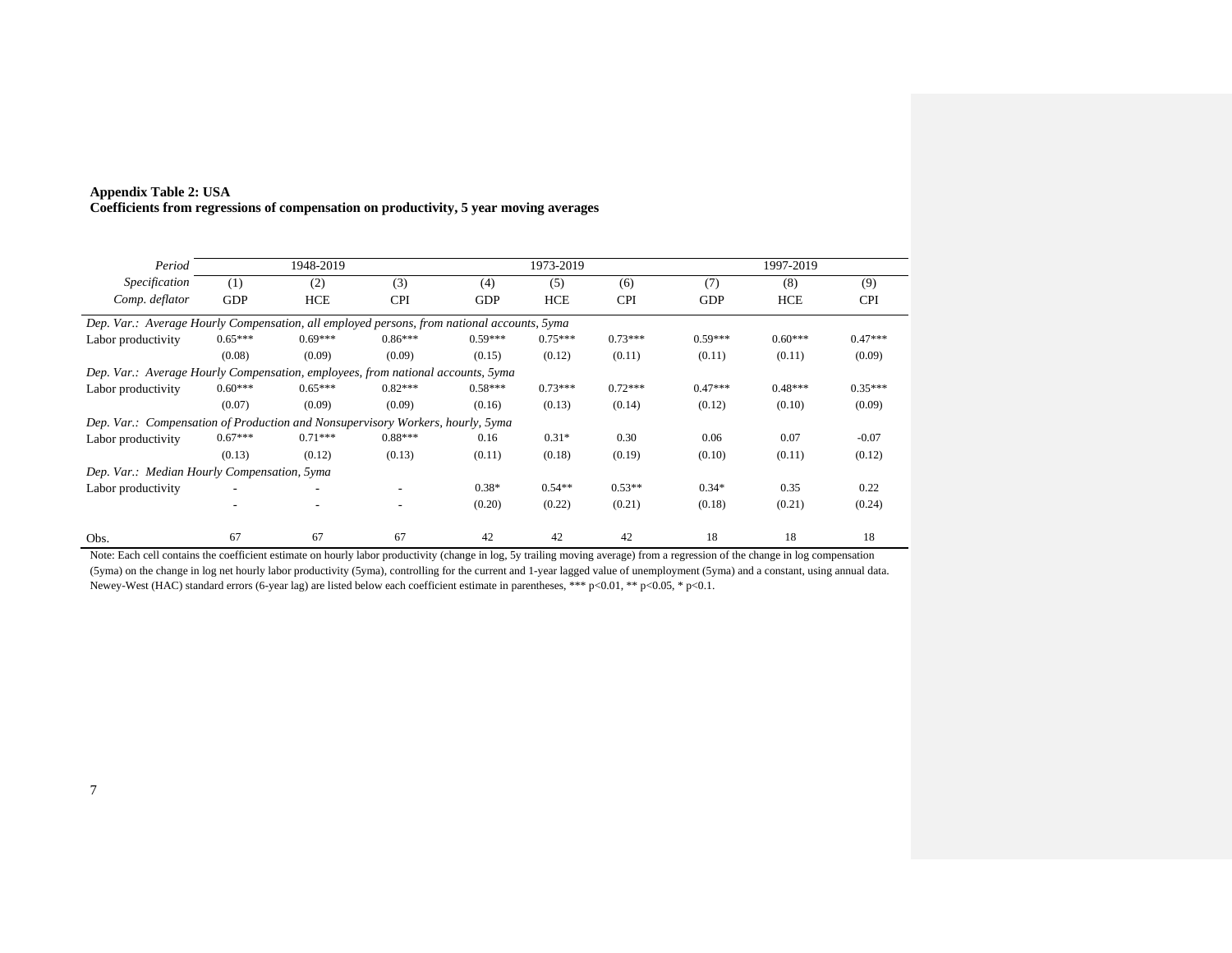| Period                                                                                                    |            | 1961-2019                |            |            | 1976-2019  |            |            | 1997-2019  |            |
|-----------------------------------------------------------------------------------------------------------|------------|--------------------------|------------|------------|------------|------------|------------|------------|------------|
| Specification                                                                                             | (1)        | (2)                      | (3)        | (4)        | (5)        | (6)        | (7)        | (8)        | (9)        |
| Comp. deflator                                                                                            | <b>GDP</b> | <b>HCE</b>               | <b>CPI</b> | <b>GDP</b> | <b>HCE</b> | <b>CPI</b> | <b>GDP</b> | <b>HCE</b> | <b>CPI</b> |
| Dep. Var.: Average Hourly Compensation, all employed persons, from national accounts, change in log, 5yma |            |                          |            |            |            |            |            |            |            |
| Labor productivity                                                                                        | $0.55***$  | $0.56***$                | $0.81***$  | 0.23       | 0.28       | 0.33       | $-0.08$    | $0.37**$   | 0.10       |
|                                                                                                           | (0.09)     | (0.21)                   | (0.18)     | (0.19)     | (0.20)     | (0.19)     | (0.21)     | (0.16)     | (0.14)     |
| Dep. Var.: Average Hourly Compensation, employees, from national accounts, change in log, 5yma            |            |                          |            |            |            |            |            |            |            |
| Labor productivity                                                                                        | $0.48***$  | $0.49**$                 | $0.74***$  | 0.19       | 0.24       | 0.29       | $-0.20$    | 0.25       | $-0.02$    |
|                                                                                                           | (0.08)     | (0.20)                   | (0.17)     | (0.18)     | (0.19)     | (0.18)     | (0.21)     | (0.18)     | (0.16)     |
| Dep. Var.: Compensation of Hourly-Paid Workers in Five Sectors, change in log, 5yma                       |            |                          |            |            |            |            |            |            |            |
| Labor productivity                                                                                        | $0.96***$  | $0.96***$                | $1.21***$  | 0.39       | 0.44       | 0.49       | $-0.73*$   | $-0.28$    | $-0.55**$  |
|                                                                                                           | (0.15)     | (0.22)                   | (0.21)     | (0.33)     | (0.39)     | (0.42)     | (0.39)     | (0.19)     | (0.23)     |
| Dep. Var.: Median Hourly Compensation, employees, survey-based, change in log, 5yma                       |            |                          |            |            |            |            |            |            |            |
| Labor productivity                                                                                        | ٠          | $\overline{\phantom{a}}$ |            | $-0.42***$ | $-0.37**$  | $-0.32*$   | $-1.10***$ | $-0.65***$ | $-0.92***$ |
|                                                                                                           |            |                          |            | (0.12)     | (0.16)     | (0.18)     | (0.18)     | (0.18)     | (0.14)     |
| Obs.                                                                                                      | 54         | 54                       | 54         | 39         | 39         | 39         | 18         | 18         | 18         |

For matted: Right

## **Appendix Table 3: Canada Coefficients from regressions of compensation on productivity, 5 year moving averages**

Note: Each cell contains the coefficient estimate on hourly labor productivity (change in log, 5y trailing moving average) from a regression of the change in log compensation (5yma) on the change in log net hourly labor productivity (5yma), controlling for the current and 1-year lagged value of unemployment (5yma) and a constant, using annual data. Newey-West (HAC) standard errors (6-year lag) are listed below each coefficient estimate in parentheses, \*\*\* p<0.01, \*\* p<0.05, \* p<0.1.

 $\mathbf{u}$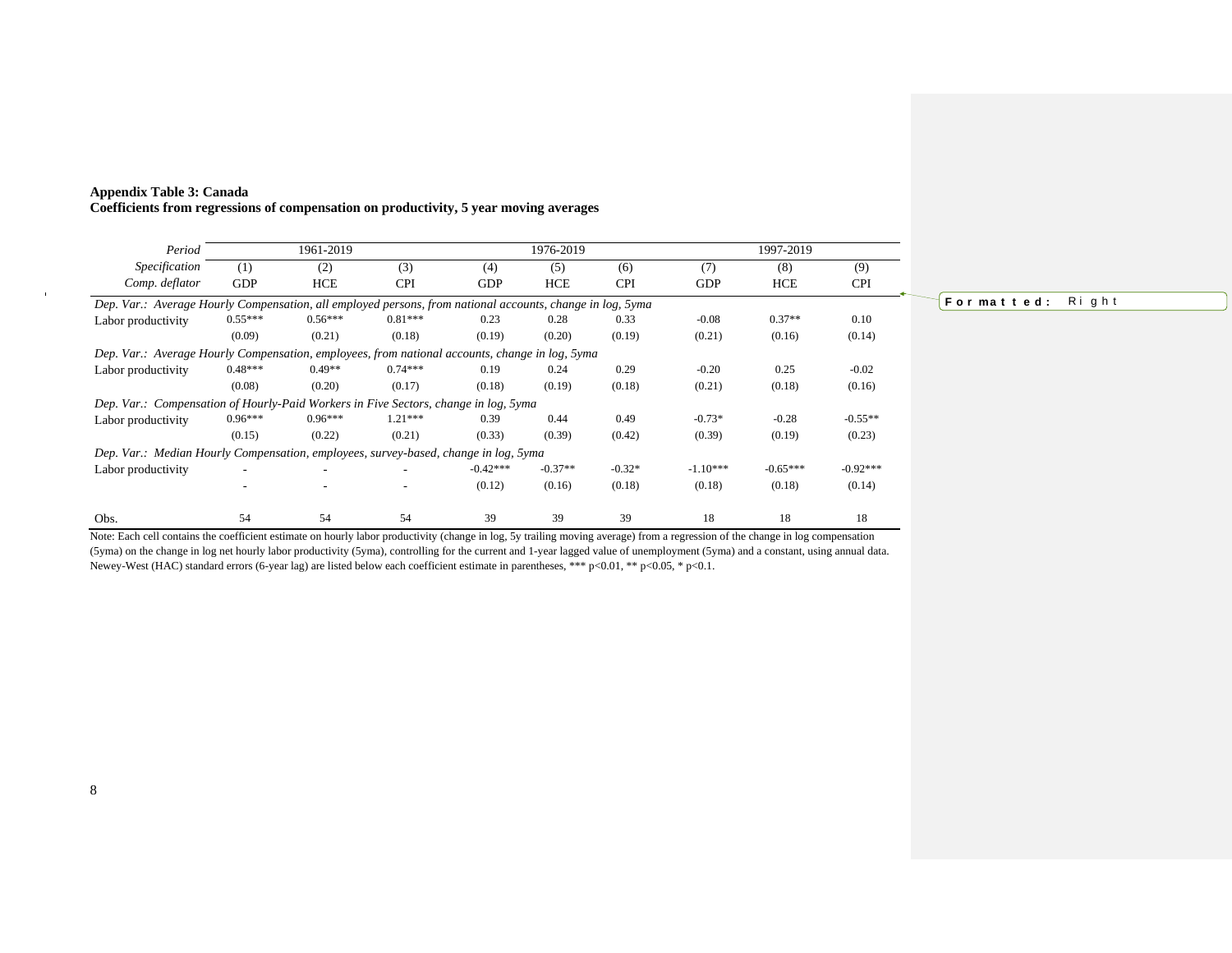#### **Appendix Table 4: USA-Canada differential Coefficients from regressions of the US-Canada difference in compensation growth on the US-Canada difference in productivity growth, 3 year moving averages**

| Period                                                                                                      |                                                                                                 | 1961-2019      |            |                | 1976-2019      |            |  |
|-------------------------------------------------------------------------------------------------------------|-------------------------------------------------------------------------------------------------|----------------|------------|----------------|----------------|------------|--|
| Specification                                                                                               | (1)                                                                                             | (2)            | (3)        | (4)            | (5)            | (6)        |  |
| Comp. deflator                                                                                              | <b>GDP/NDP</b>                                                                                  | <b>HCE/PCE</b> | <b>CPI</b> | <b>GDP/NDP</b> | <b>HCE/PCE</b> | <b>CPI</b> |  |
| Dep. Var.: US-Canada difference in change in log of Average Hourly Compensation, all employed persons, 3yma |                                                                                                 |                |            |                |                |            |  |
| Labor productivity                                                                                          | $0.27**$                                                                                        | 0.17           | $0.48***$  | 0.28           | 0.08           | $0.28*$    |  |
|                                                                                                             | (0.12)                                                                                          | (0.15)         | (0.15)     | (0.19)         | (0.16)         | (0.16)     |  |
| Dep. Var.: US-Canada difference in change in log of Average Hourly Compensation, employees, 3yma            |                                                                                                 |                |            |                |                |            |  |
| Labor productivity                                                                                          | $0.26**$                                                                                        | 0.16           | $0.47***$  | 0.30           | 0.10           | $0.31*$    |  |
|                                                                                                             | (0.13)                                                                                          | (0.13)         | (0.14)     | (0.22)         | (0.16)         | (0.17)     |  |
|                                                                                                             | Dep. Var.: US-Canada difference in change in log of Median Hourly Compensation, employees, 3yma |                |            |                |                |            |  |
| Labor productivity                                                                                          |                                                                                                 |                |            | 0.10           | $-0.10$        | 0.11       |  |
|                                                                                                             |                                                                                                 |                |            | (0.28)         | (0.23)         | (0.23)     |  |
| Obs.                                                                                                        | 56                                                                                              | 56             | 56         | 41             | 41             | 41         |  |

Note: Each column regresses the 3-year trailing moving average of the US-Canada difference between the change in log of real hourly compensation in each country on the 3-year trailing moving average of the US-Canada difference between the change in log of net hourly labor productivity in each country, 3-year trailing moving average of the US-Canada difference in unemployment and its 1-year lag, and a constant. Newey-West (HAC) standard errors (6-year lag) are listed below each coefficient estimate in parentheses, \*\*\* p<0.01, \*\* p<0.05, \* p<0.1.

## **F o r ma t t e d :** R i g h t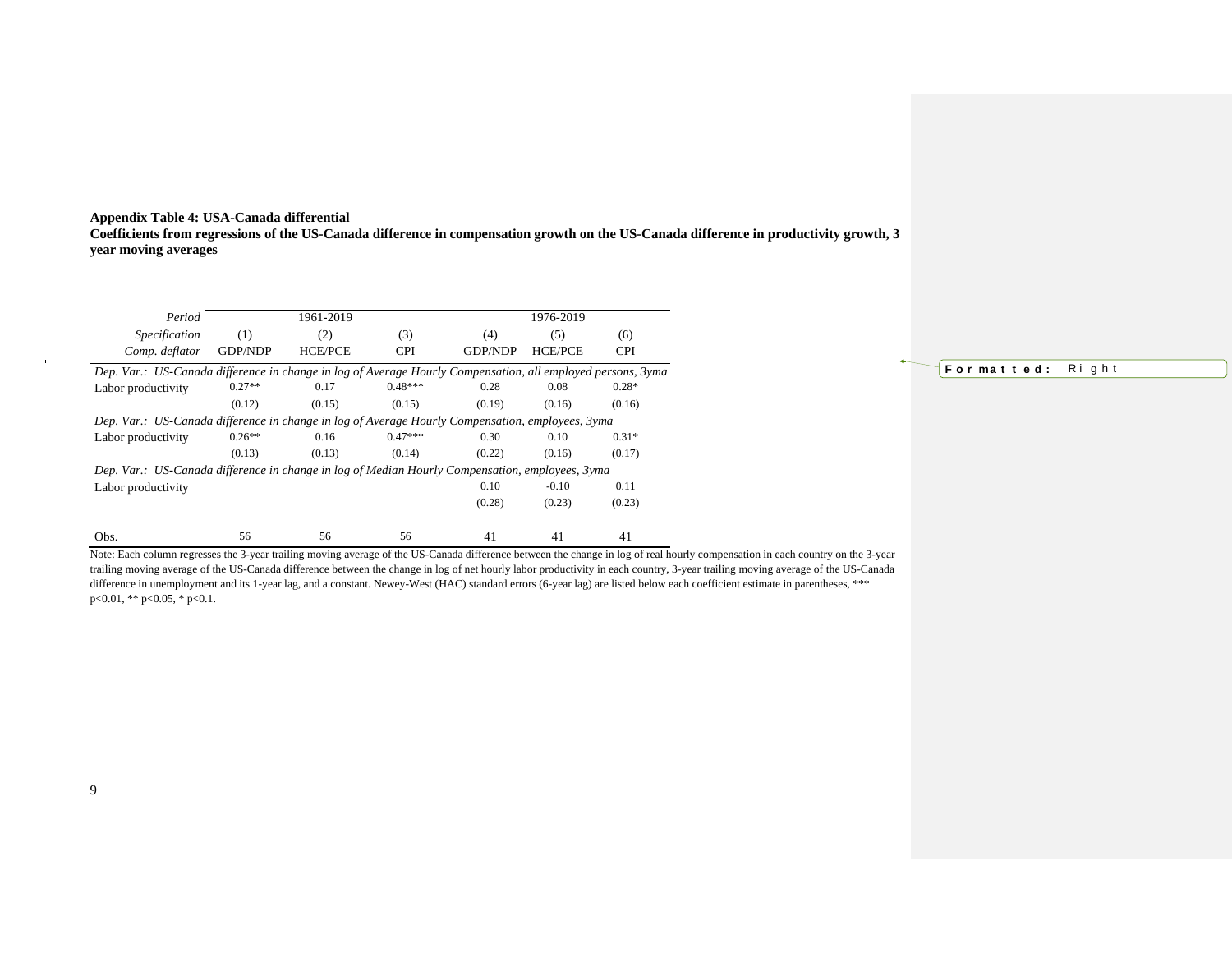|            | <b>Compensation measure</b>                                            | 1997 | 2000 | 2008 |  |
|------------|------------------------------------------------------------------------|------|------|------|--|
|            | Average compensation, all employed persons (1961-2019)                 | .705 | .905 | .360 |  |
| Canada     | Average compensation, employees (1961-2019)                            |      | .800 | .360 |  |
|            | Typical compensation (5 sector hourly wage) (1961-2019)                | .000 | .000 | .195 |  |
|            | Median compensation (1976-2019)                                        | .048 | .033 | .012 |  |
| <b>USA</b> | Average compensation, all employed persons (1961-2019)                 | .105 | .103 | .060 |  |
|            | Average compensation, employees (1961-2019)                            | .330 | .310 | .403 |  |
|            | Typical compensation (production/nonsupervisory employees) (1961-2019) | .000 | .000 | .000 |  |
|            | Median compensation (1973-2019)                                        | .062 | .074 | .036 |  |

**Appendix Table 5: P-values from Wald tests for structural breaks in main regressions**

Note: All deflated by HCE (Canada) or PCE (USA). P-values reported to 3 decimal places. Structural break tests are run using our baseline regression specification, as laid out in expression (2) (and with regression coefficients reported in Tables 2 and 3 in the main paper). Years 1997, 2000, 2008, represent years for which a structural break is tested.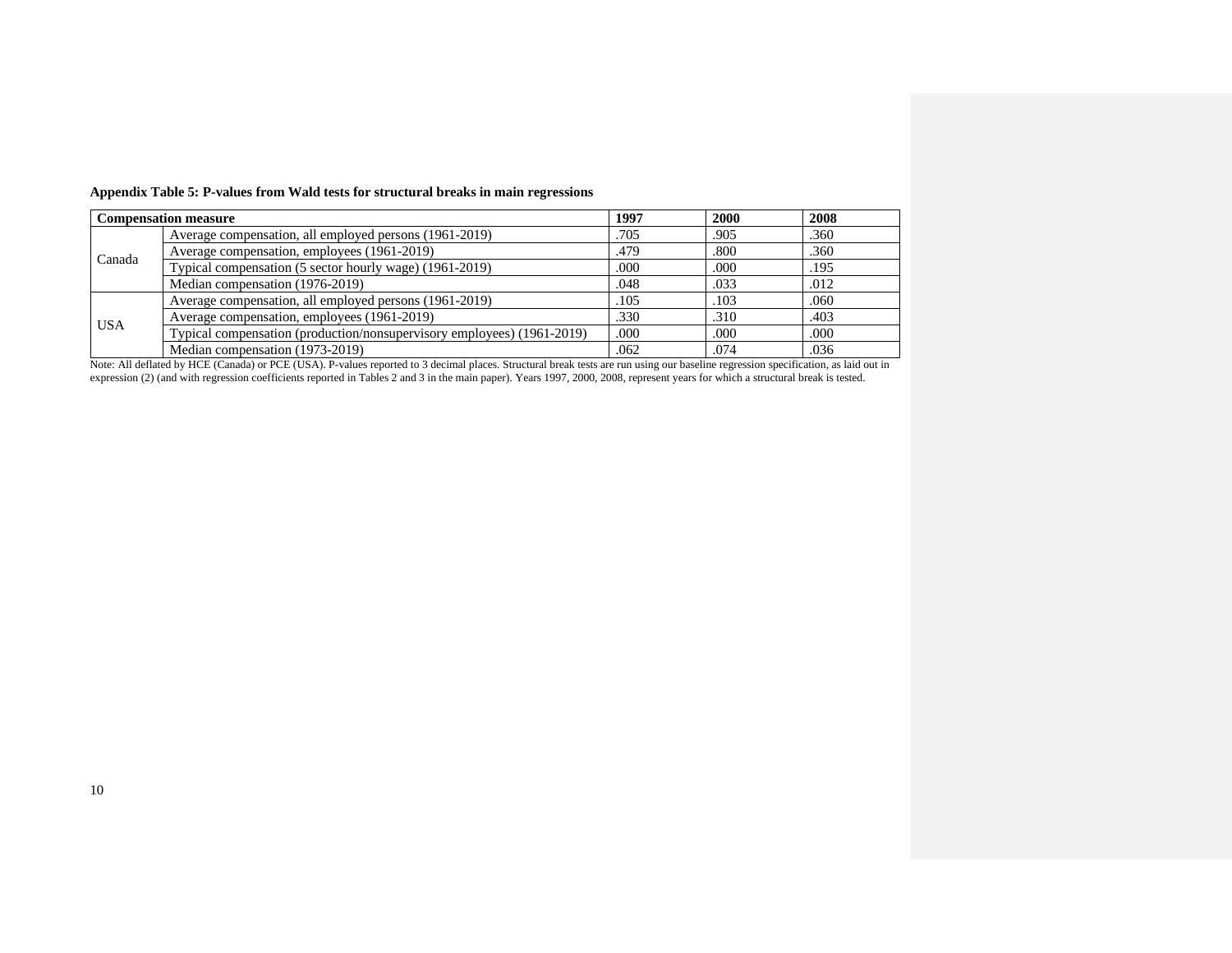| <b>Region</b>      | <b>States</b>                                                                                                                                |
|--------------------|----------------------------------------------------------------------------------------------------------------------------------------------|
| New England        | Connecticut, Rhode Island, Massachusetts, Vermont, New Hampshire, Maine                                                                      |
| Mideast            | Pennsylvania, Maryland, Delaware, New Jersey, New York, District of<br>Columbia                                                              |
| <b>Great Lakes</b> | Wisconsin, Illinois, Indiana, Ohio, Michigan                                                                                                 |
| Plains             | North Dakota, South Dakota, Minnesota, Nebraska, Kansas, Missouri, Iowa                                                                      |
| Rocky Mountain     | Montana, Idaho, Wyoming, Colorado, Utah                                                                                                      |
| Far West           | Washington, Oregon, California, Nevada                                                                                                       |
| Southwest          | Arizona, New Mexico, Texas, Oklahoma                                                                                                         |
| Southeast          | Arkansas, Louisiana, Mississippi, Alabama, Florida, Georgia, Tennessee,<br>Kentucky, West Virginia, Virginia, North Carolina, South Carolina |

## **Appendix Table 6: US states in BEA regions**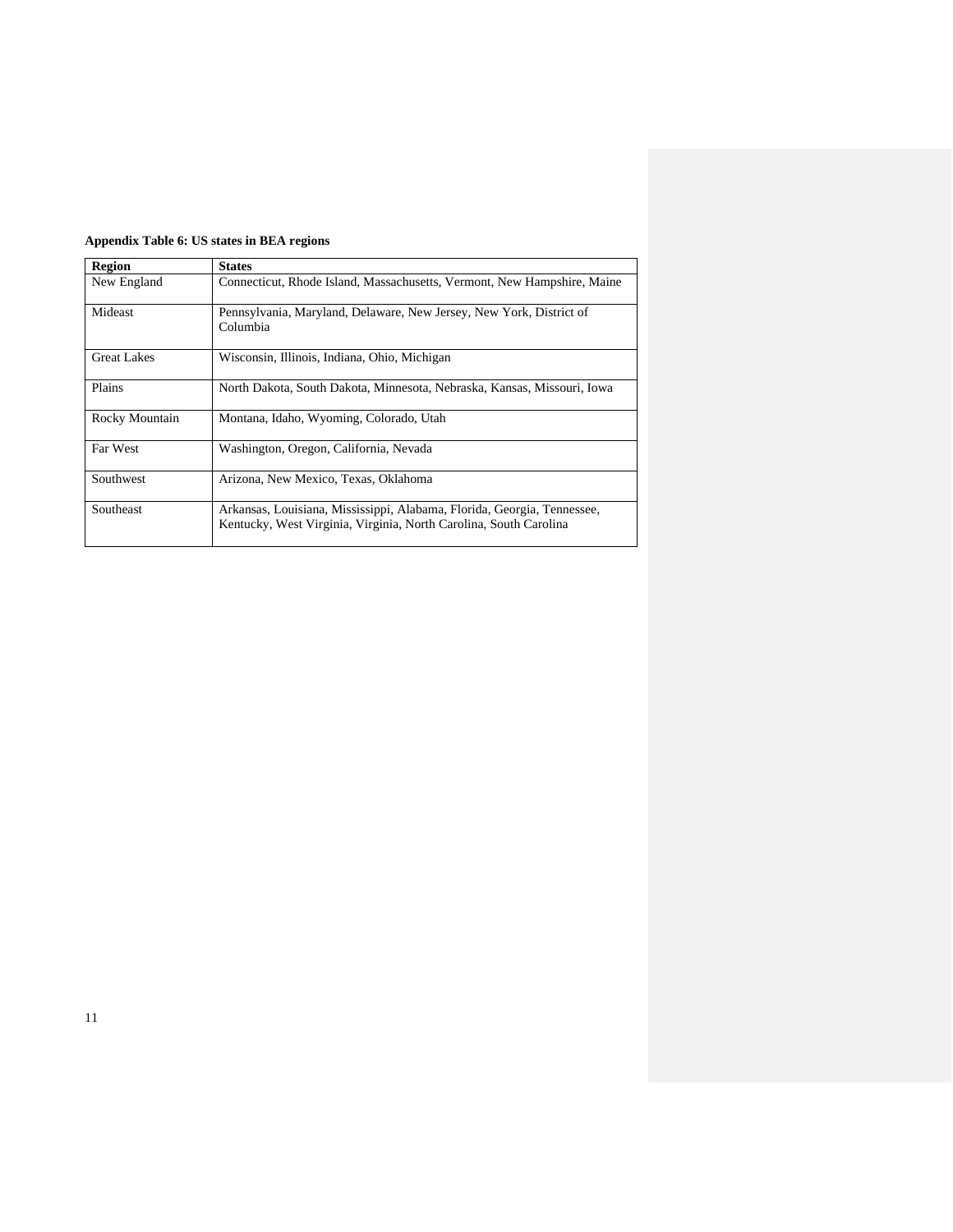## **Data**

### **USA data**

- Net labor productivity per hour, total economy:
	- o Net Domestic Product (BEA NIPA Table 1.7.5), divided by Total Hours, Total Economy (from total economy productivity data set available on request from BLS), and deflated by the NDP price index (BEA NIPA Table 1.7.4).
- Average compensation per hour, total economy:
	- o Average Hourly Compensation, Total Economy (from total economy productivity data set available on request from BLS).
- Average employee compensation per hour:
	- o Total compensation of employees (BEA NIPA Table 6.2) divided by total hours worked by employees (BEA NIPA Table 6.9).
- Median compensation per hour, total economy:
	- o Data obtained from EPI who calculated it as follows: Nominal median hourly wages, estimated using microdata from the CPS-ORG, multiplied by ratio of real compensation to wages. Real compensation/wage ratio was calculated by obtaining nominal compensation/wage ratio from BEA NIPA data and deflating the insurance component by the PCE medical care index and the rest of the series by the PCE. Further details in Bivens and Mishel (2015).
- Average compensation per hour, production and non-supervisory workers:
	- o Data obtained from EPI who calculated it as follows: Average hourly earnings for production/nonsupervisory workers from BLS CES since 1964, estimated pre-1964 using average hourly earnings for production workers, multiplied by real compensation/wage ratio calculated as described for the median compensation series. Further details in Bivens and Mishel (2015).
- Unemployment rate:
	- o Unemployment rate ages 25-54, Bureau of Labor Statistics.

### **Canada data**

- Net labor productivity per hour, total economy (since 1961)
	- o Constructed as total economy net domestic product divided by total hours worked for all jobs (from the productivity accounts), where total economy net domestic product is measured as income-based GDP minus consumption of fixed capital, deflated by the GDP deflator.<sup>1</sup>
	- o Calculated from annual averages of quarterly data in Statistics Canada Table: 36-10- 0103-01
- Average compensation per hour, total economy (since 1961)
	- o Constructed as total compensation divided by total hours worked, combined from two series:
		- 1997-2019 compensation and hours worked data for all workers (including selfemployed) is from Statistics Canada Productivity Accounts (Table 36-10-0480- 01)

<sup>&</sup>lt;sup>1</sup> We use the GDP deflator because Statistics Canada does not produce a price deflator for Net Domestic Product (Williams 2021).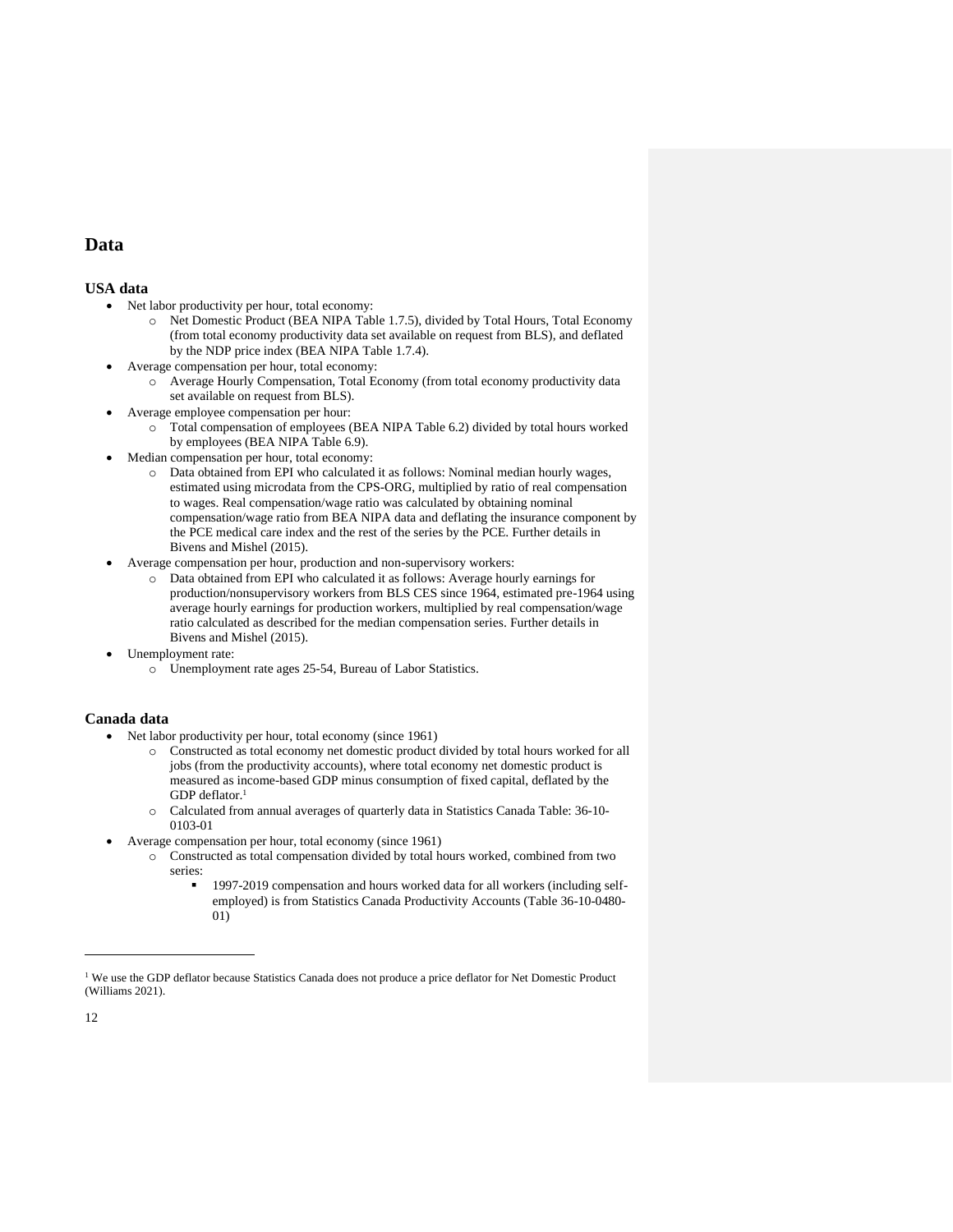- 1961-1996 compensation and hours worked data for all workers (including selfemployed) is from Statistics Canada Productivity Accounts (Table 36-10-0303- 01). The annual growth rates from this data are used to backcast levels for 1961- 1996 from the 1997 level in the more recent dataset from 1997-2019.
- Average employee compensation per hour, total economy (since 1961)
	- o 1961-2019 Total compensation: Annual averages of Compensation of employees series from the quarterly income-based GDP data tables in National Accounts, Statistics Canada Table 36-10-0103-01.
	- o Total compensation for employees is then divided by total hours worked for employees from the Productivity Accounts, which is combined from two series:
		- 1997-2019 total hours worked data for employees series is from Statistics Canada Productivity Accounts (Table 36-10-0489-01)
		- $\blacksquare$  1961-1996 total hours worked data for employees series is from Statistics Canada Productivity Accounts (Table 36-10-0303-01). As above, the annual growth rates from this data are used to backcast levels for 1961-1996 from the 1997 level in the more recent dataset from 1997-2019.
- Typical compensation: Hourly workers in 5 sectors (since 1961)
	- o This composite wage is constructed as a weighted average of the average hourly compensation of workers paid by the hour in each of 5 industries: manufacturing, mining (including oil/gas), construction, laundries, and hotels and restaurants. The weights for each industry in each year are its share of the total number of hourly wage-earners in the 5 industries multiplied by the ratio of average weekly hours worked in the industry to (unweighted) average weekly hours across all 5 industries.<sup>2</sup>

$$
CompositeWage_t = \sum_{i=1}^{5} \overline{Wage}_{it} \left( \frac{\overline{Hours}_{it}}{AvgHours_t} \right) \left( \frac{Emp_{it}}{TotEmp_t} \right)
$$

Where  $\overline{Wage}_{it}$  is the average hourly wage and  $\overline{House}_{it}$  is the average weekly working hours in sector i in year t, as reported in the SEPH (and precursors) data

> o The hourly compensation of hourly-rated workers in each of these 5 industries is taken from the average hourly wage in each industry, from the Statistics Canada Survey of Employment, Payrolls and Hours (and precursors),<sup>3</sup> multiplied by the average ratio of total compensation to wages and salaries in the entire economy (calculated from the income-based GDP accounts).

<sup>&</sup>lt;sup>2</sup> Note also: the 1961-71 annual data for these three measures (hourly wage, number of wage earners, average hours) for each industry *i* in each year *t* were calculated as the average of 4 monthly observations per year, the 'middle month' of each quarter (i.e. February, May, August, and November)

<sup>3</sup> Specifically: we use the Survey of Employment, Payrolls and Man-hours for 1961-1982. The data from this survey and from the Statistics Canada Survey of Employment, Payrolls and Hours were supplemented with information on employment counts from the monthly publications *Employment earnings and hours* (for 1970-1971) *and Man-Hours and Hourly Earnings* (for 1961-1970). We do not use the data provided in these surveys for hourly-rated earnings in transportation, because the industry is not consistently defined over the whole period. Dataset with detailed sources is available upon request.